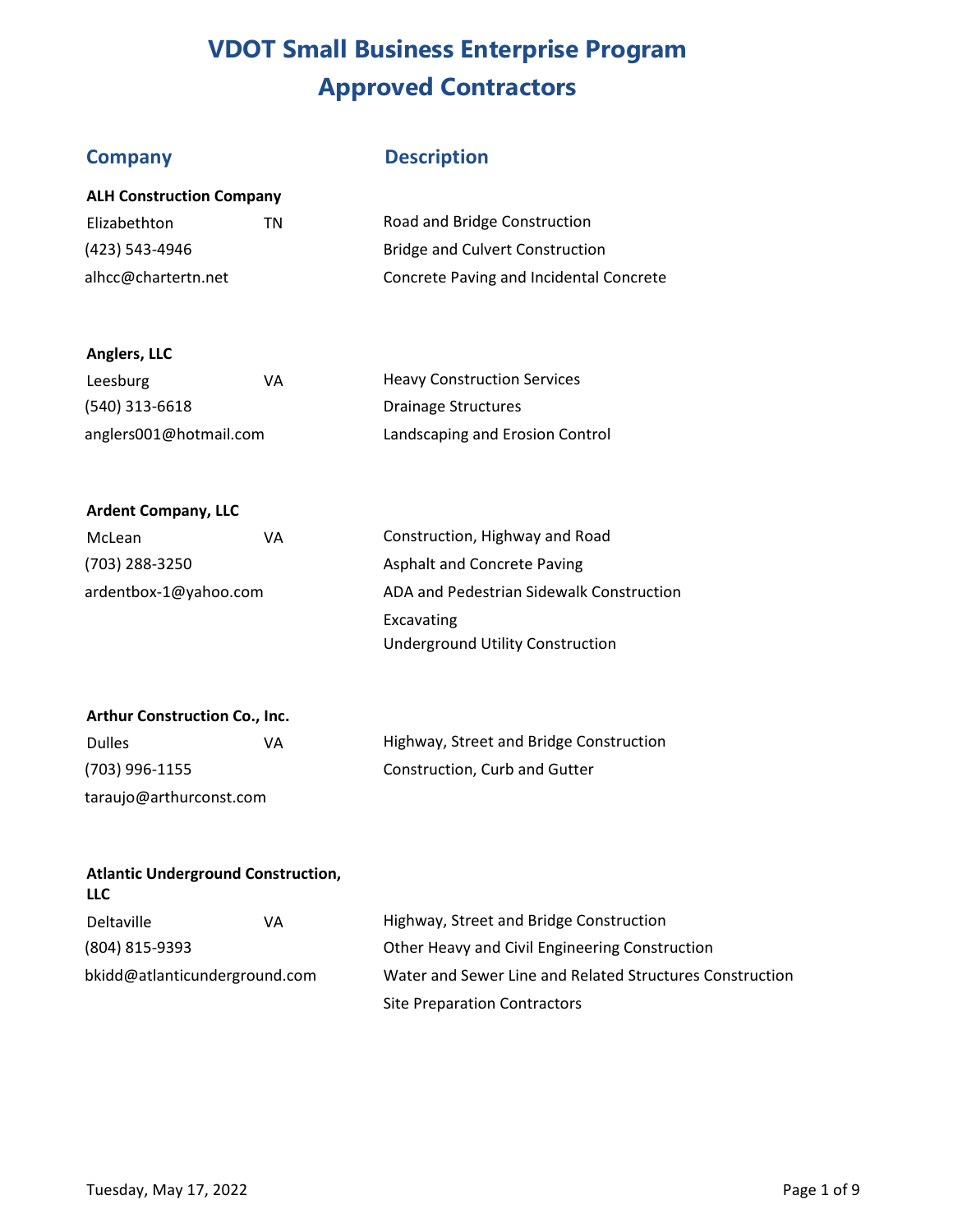**BluRich7, LLC** 

**Canterbury Enterprises, LLC** 

# **Company Description**

| Accokeek              | MD | Water, Sewer Line and Related Structures Construction |
|-----------------------|----|-------------------------------------------------------|
| $(301)$ 466-7857      |    | <b>Engineering Services</b>                           |
| kevin@richmond007.com |    | Administrative Management Consulting Services         |
|                       |    | <b>Residential Property Managers</b>                  |

| <b>Bryant Ritter Electric Corporation</b> |    | <b>Electrical Contractors</b>      |
|-------------------------------------------|----|------------------------------------|
| Chesapeake                                | VА | <b>Utility System Construction</b> |
| (757) 234-4100                            |    | Highway, Street and Bridge Signage |
| sritter@bryantritter.com                  |    | <b>Horizontal Drilling</b>         |

| Chester          | VA | Incidental Concrete                     |
|------------------|----|-----------------------------------------|
| (804) 530-2109   |    | Underground Utilities                   |
| junior@cbury.net |    | <b>Commercial Building Construction</b> |

| <b>CES Consulting, LLC</b>   |    | Highway, Street and Bridge Construction                              |
|------------------------------|----|----------------------------------------------------------------------|
| <b>Dulles</b>                | VA | Sign Erection; Highway, Road, Street and Bridge                      |
| (571) 402-9159               |    | Traffic Signal and Lighting System Installation                      |
| asingh@ces-consultingllc.com |    | <b>Construction Engineering Services, Civil Engineering Services</b> |

Erosion Control

| <b>Cooper and Claiborne Construction,</b><br>Inc. |    |                              |  |
|---------------------------------------------------|----|------------------------------|--|
| Hopewell                                          | ۷A | <b>Excavation Services</b>   |  |
| (804) 541-0954                                    |    | <b>Drainage Structures</b>   |  |
| tfcooper11@aol.com                                |    | <b>Underground Utilities</b> |  |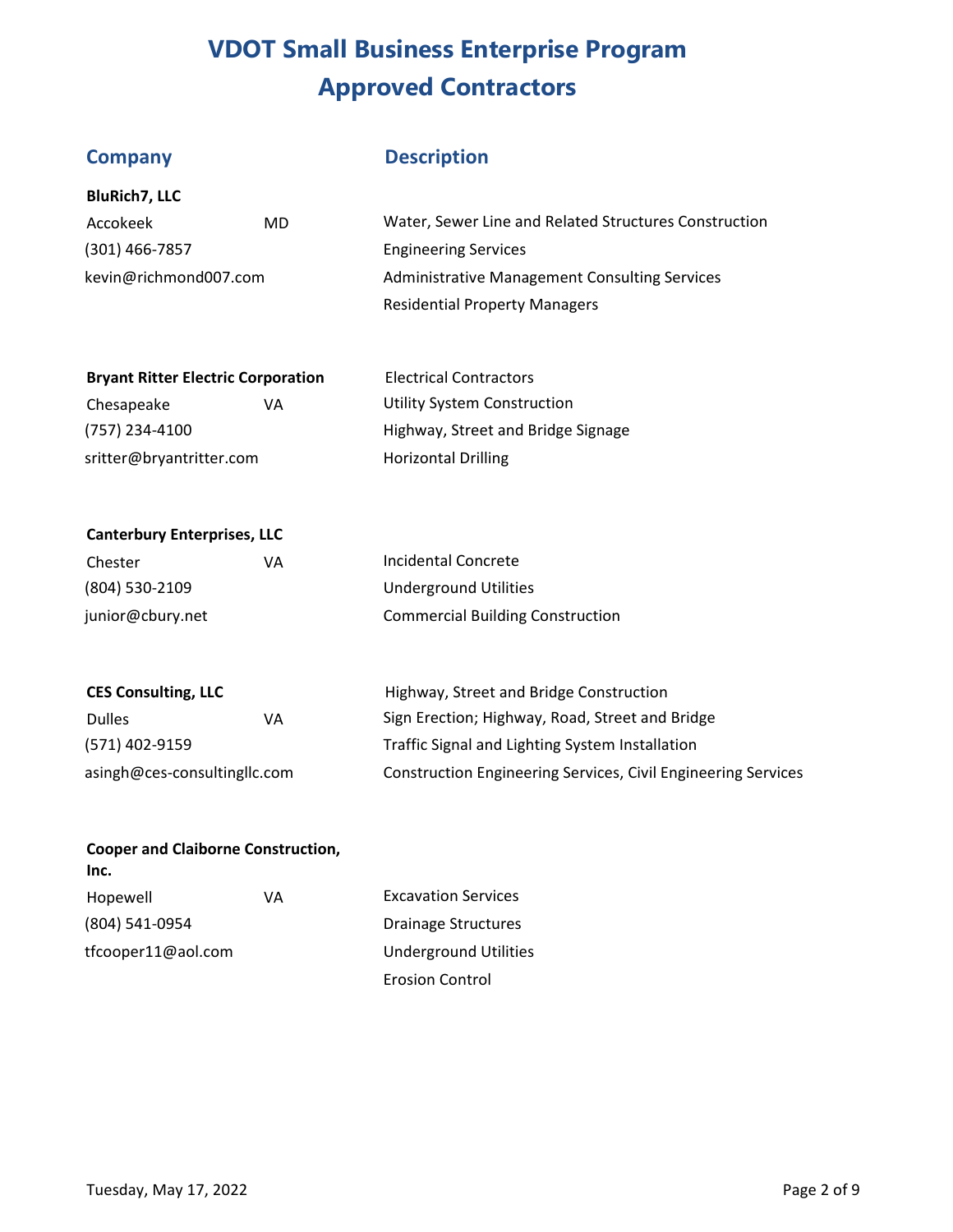**D2, LLC** 

# **Company Description**

| Rockville           | MD | Construction Services, Including Backfilling and Grading |
|---------------------|----|----------------------------------------------------------|
| $(301) 800 - 7883$  |    | Clearing and Grubbing                                    |
| kimd@d2sitework.com |    | <b>Excavation and Demolition</b>                         |

### **Devcon Contracting, Inc.**

| Richmond              | VА | Highway, Street and Bridge Construction |
|-----------------------|----|-----------------------------------------|
| (804) 400-6635        |    | <b>Asphalt Concrete Paving</b>          |
| devconinc@outlook.com |    | Roadway Milling                         |
|                       |    | <b>Trucking Services</b>                |

| Elk Knob, Inc.     |    | <b>Bridge Construction and Rehabilitation</b>    |
|--------------------|----|--------------------------------------------------|
| Pennington Gap     | VA | Maintenance and Repair; Highway, Road and Bridge |
| $(276) 546 - 3007$ |    | <b>Excavation and Grading</b>                    |
| lisa@elkknob.com   |    | Pipe and Culvert Construction                    |
|                    |    | Incidental Concrete                              |

### **EL-X Enterprises**

| Woodbridge                 | VA | Highway, Street and Bridge Construction |
|----------------------------|----|-----------------------------------------|
| (703) 445-2967             |    | Incidental Concrete                     |
| el.x.enterprises@gmail.com |    |                                         |

# **Environmental Management Services,**

| Inc.                      |  |                                     |
|---------------------------|--|-------------------------------------|
| Rockville<br>MD           |  | Remediation Services, Environmental |
| (301) 309-0475            |  | Radioactive Waste Disposal Services |
| ssharma@enviroexperts.net |  | Permitting Services, Environmental  |
|                           |  | Waste Services Medical              |
|                           |  | Hazardous Waste Removal & Disposal  |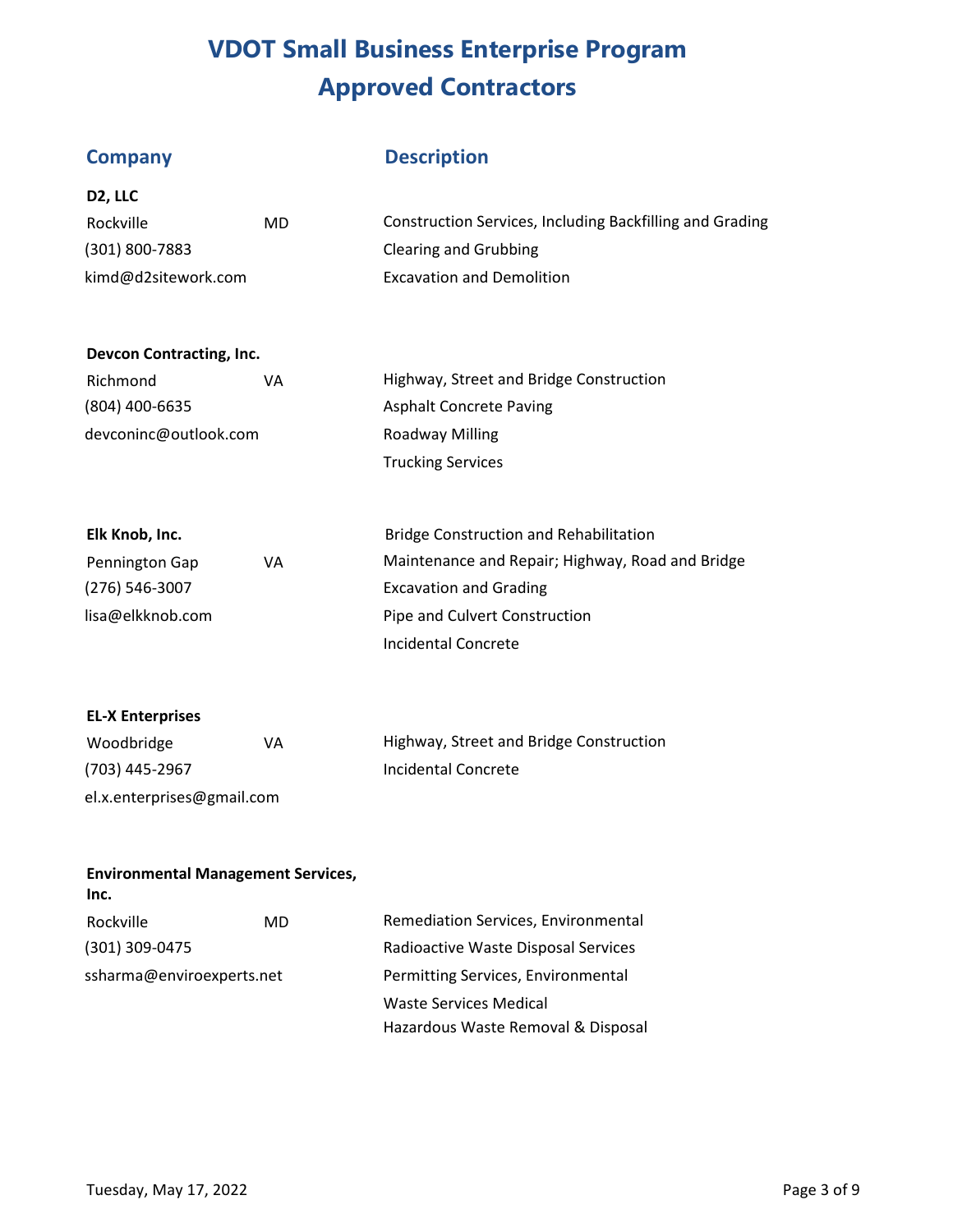## **Company Description**

| F & B Contractors, Ltd. |    |
|-------------------------|----|
| Bedford                 | VА |
| (540) 297-4420          |    |
| sfalls5130@aol.com      |    |

**Site Preparation Contractors** Grading and Drainage Structures

## **Graham Concrete, LLC**

| Richmond                   | VA | Poured Co  |
|----------------------------|----|------------|
| (804) 745-9059             |    | Structural |
| grahamconcrete@comcast.net |    |            |

oncrete Foundation and Structure Contractors Steel and Precast Concrete Contractors

### **Hamma Down Enterprises, Inc.**

| Manassas                        | ۷A | <b>Site Preparation Contractors</b> |
|---------------------------------|----|-------------------------------------|
| (703) 599-1097                  |    | <b>Brush Removal Services</b>       |
| ShawnL@HammaDownEnterprises.com |    | Dump Trucking                       |
|                                 |    | Snow Plowing                        |

### **Hardscapes Construction, Inc.**

| Edgewater                        | MD. | Retaining Walls and Masonry Construction |  |
|----------------------------------|-----|------------------------------------------|--|
| (410) 268-5402                   |     | Site Preparation Contractor              |  |
| kbass@hardscapesconstruction.com |     | Highway, Street and Bridge Construction  |  |
|                                  |     | <b>Brick Paver Installation</b>          |  |

| J. R. Caskey, Inc. |    | <b>Water Supply Systems</b>                          |
|--------------------|----|------------------------------------------------------|
| Oilville           | VA | <b>Site Preparation Contractors</b>                  |
| (804) 784-8001     |    | Industrial Building Construction                     |
| gec@jrcaskey.com   |    | New Multi-Family Housing Construction                |
|                    |    | New Single-Family Housing Construction               |
|                    |    | Water & Sewer Line & Related Structures Construction |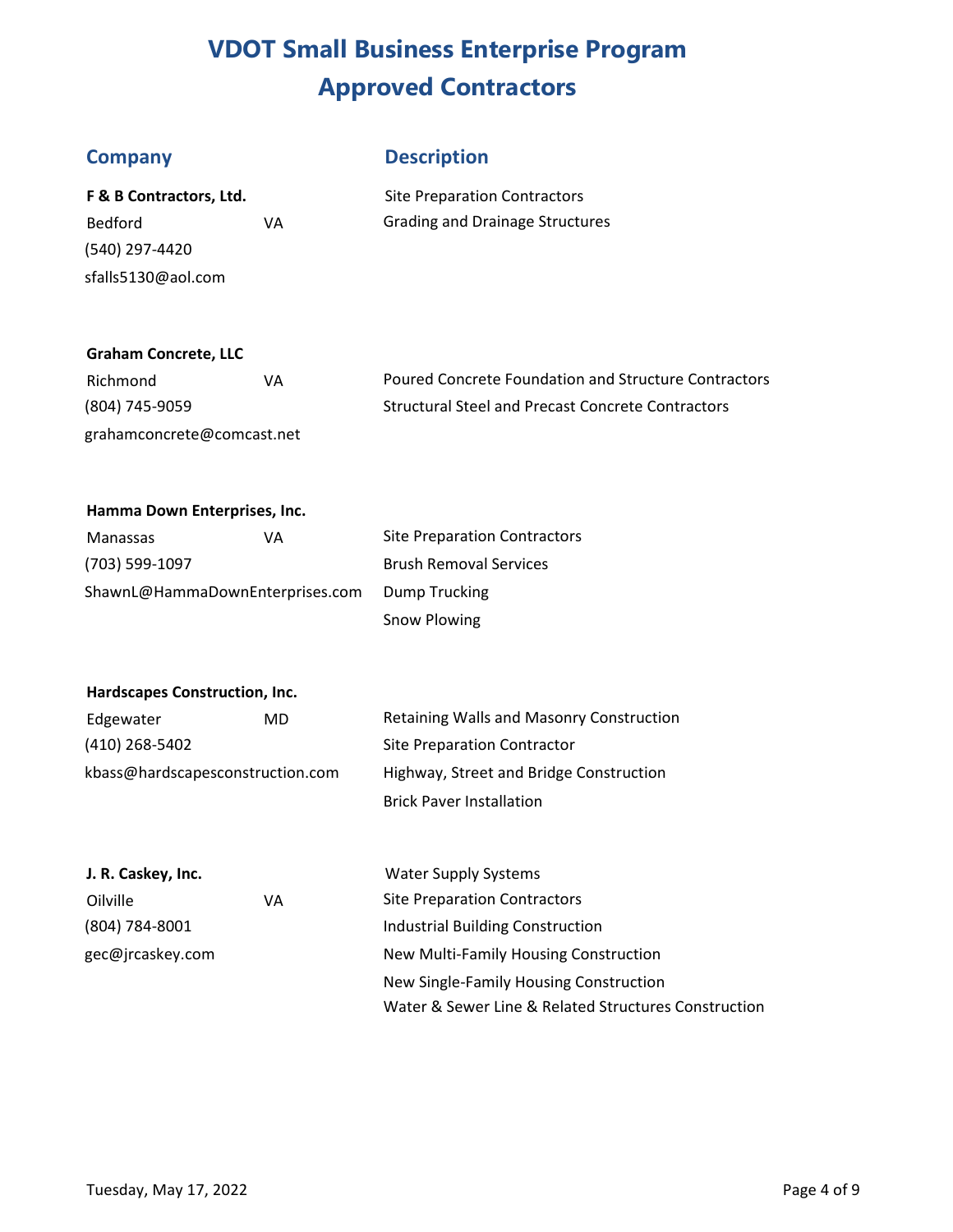# **Company**

## **Description**

Site Preparation Contractors

**J.C. Joyce Trucking and Paving Co., Inc.** 

| <b>Patrick Springs</b>       | ۷A | <b>Road Construction</b>       |
|------------------------------|----|--------------------------------|
| $(276)$ 694-7400             |    | <b>Asphalt Concrete Paving</b> |
| jcjoycepaving@embarqmail.com |    | <b>Hauling Crushed Stone</b>   |

| Richmond            | VA | General Freight Trucking, Local         |
|---------------------|----|-----------------------------------------|
| (804) 675-4330      |    | Highway, Street & Bridge Construction   |
| jirehco@comcast.net |    | Water & Sewer Line & Related Structures |

| Liquid, Inc. |  |
|--------------|--|
|--------------|--|

| Richmond               | VА | <b>Concrete Paving</b>              |
|------------------------|----|-------------------------------------|
| $(804)$ 261-0051       |    | <b>Excavation Contractors</b>       |
| liquidincva1@gmail.com |    | <b>Landscaping Services</b>         |
|                        |    | <b>Site Preparation Contractors</b> |

## **LRD Construction Services, LLC**

| Locust Dale                        | VA |  |
|------------------------------------|----|--|
| (540) 764-2153                     |    |  |
| Irdconstruction.services@gmail.com |    |  |

Residential Buildings, Addition, Renovation and Alteration Site Preparation and Excavation Landscaping Services Painting

| M & F Concrete, Inc. |  |  |  |  |
|----------------------|--|--|--|--|
|----------------------|--|--|--|--|

Manassas VA (571) 379-8761 marcos@mfconcreteinc.com

Poured Concrete & Foundation & Structure Contractors Portland Cement Concrete Paving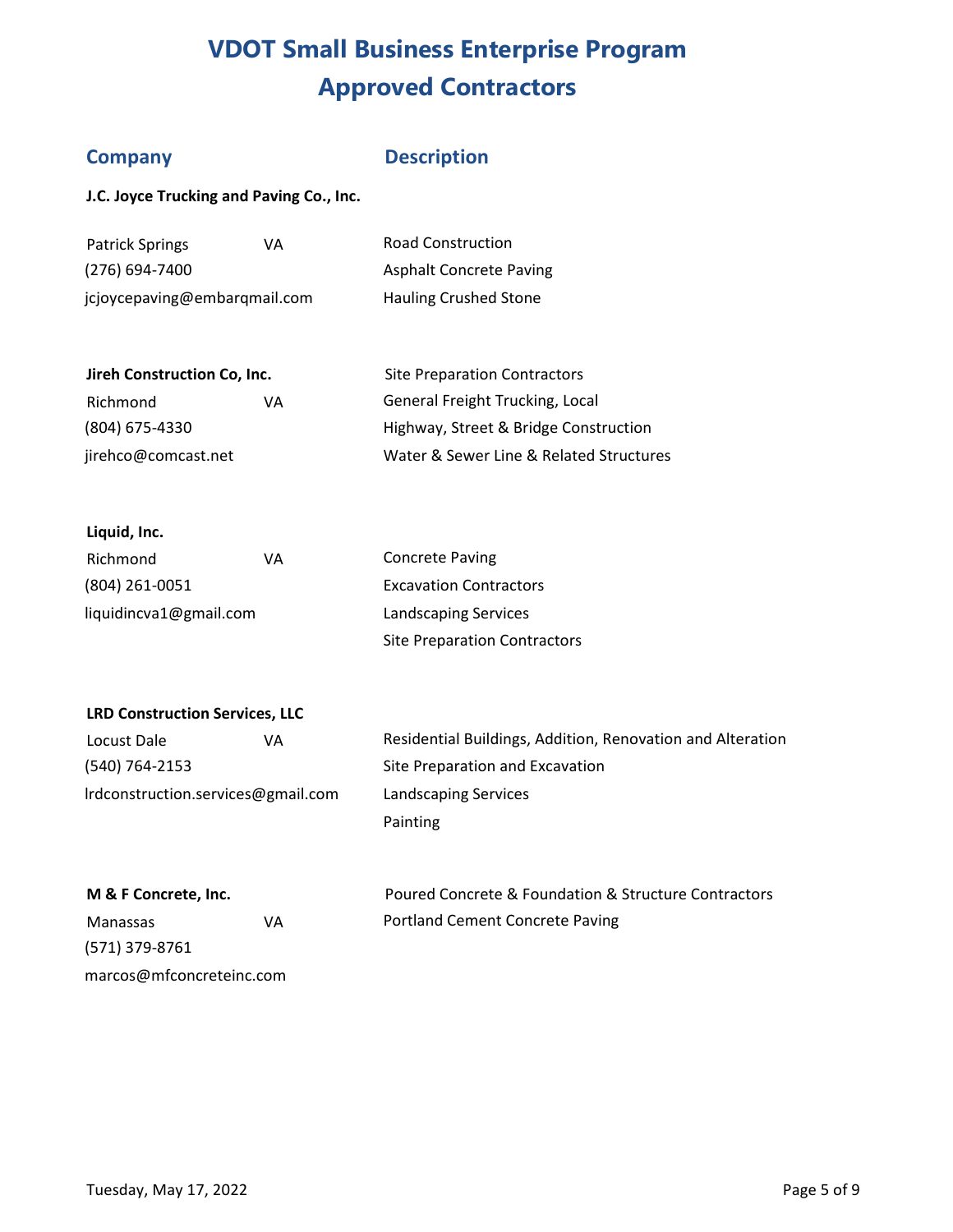# **Company Description**

| McGowan Group, Inc.      |    |  |
|--------------------------|----|--|
| Suffolk                  | VA |  |
| (757) 962-0888           |    |  |
| nmcgowan@mcgowangroup.us |    |  |

Flagging Highway Line Painting Highway, Street & Bridge Construction

## **Mitchell Utilities, LLC**

| Windsor                                 | VА | Highway, Street & Bridge Construction |
|-----------------------------------------|----|---------------------------------------|
| (757) 758-4078                          |    |                                       |
| linda.mitchell@mitchellutilitiesllc.com |    |                                       |

### **North Construction, Inc.**

| Ashburn              | VА | Asphalt and Concrete Handling and Equipment |
|----------------------|----|---------------------------------------------|
| (703) 327-4609       |    | Asphalt Repair                              |
| lucia@northconst.com |    | <b>Construction Services</b>                |

### **Pace Contracting, LLC**

| Chesapeake                | ۷A | <b>Construction Estimating Services</b>   |
|---------------------------|----|-------------------------------------------|
| (757) 777-8619            |    | Landscaping Services                      |
| eric@pace-contracting.com |    | <b>Project Management Consulting</b>      |
|                           |    | <b>Freight Transportation Arrangement</b> |

## **Pearson Construction, Inc.**

| Dillwyn        | VA | Constructio |
|----------------|----|-------------|
| (434) 969-4914 |    | Highway an  |
| pci@kinex.net  |    | Pipe and Cu |
|                |    | Crading Po  |

n Site Work d Road Construction ulvert Construction Grading, Road Construction Services Maintenance: Earth Moving, Grading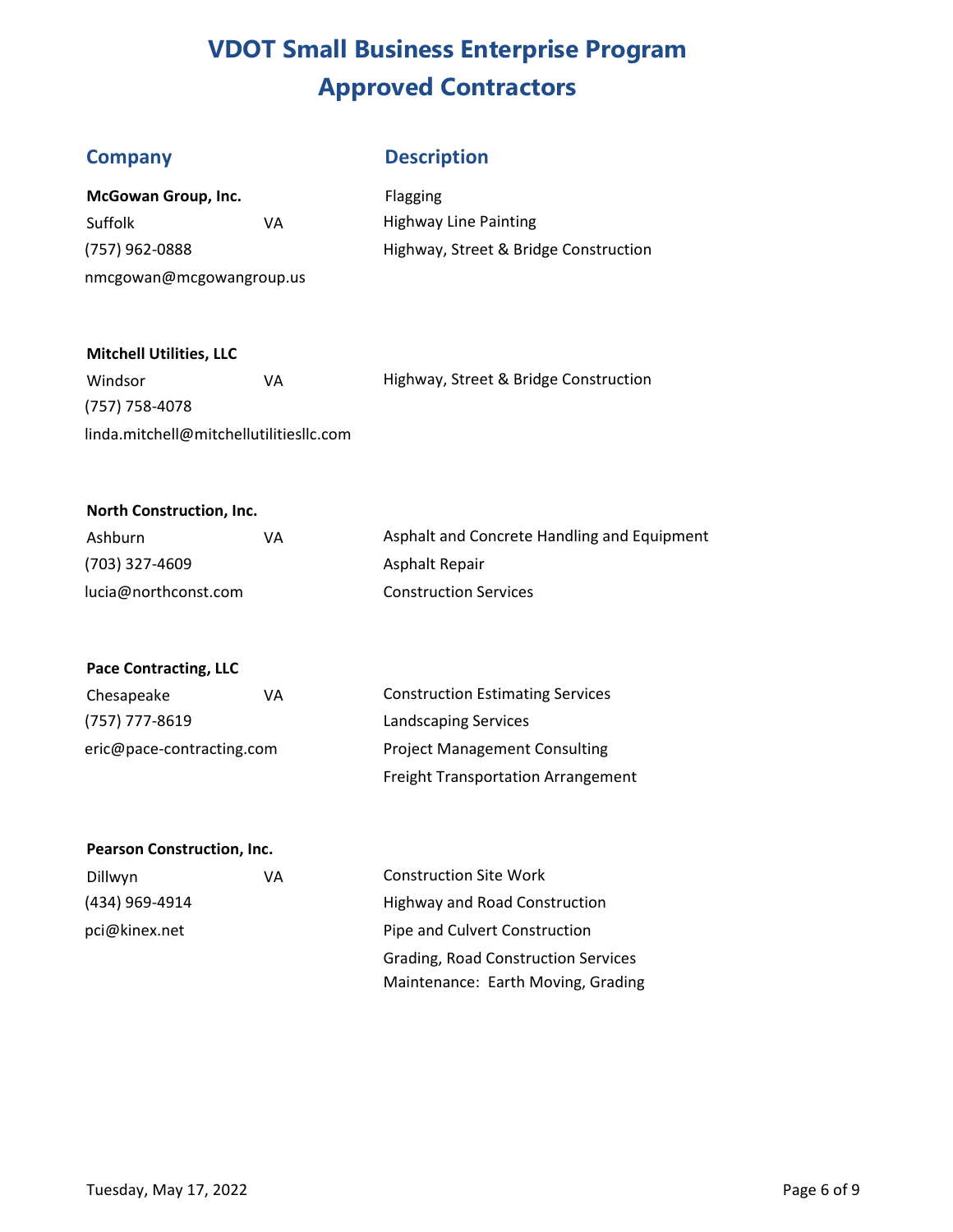# **Company Description**

| <b>Performance Signs, LLC</b> |  |
|-------------------------------|--|
|-------------------------------|--|

(434) 985-7446 kmorris@performancesigns.net

**Sign Manufacturing** Ruckersville **VA** Stencils for Painting and Marking

## **Power Enterprises Construction, LLC**

Manassas VA Concrete Paving carla@powerenterprises.biz Asphalt Repairs and Paving

(703) 420-2179 Footing and Foundation Concrete Contracting Utility Line Construction

### **Ramirez Contracting, LLC** Landscaping Services

Abingdon **VA** Site Preparation Contractors

(276) 608-9219 Specialized Freight Trucking, Local eddie@ramirezcontracting.com All Other Specialty Trade Contractors Highway, Street & Bridge Construction Water & Sewer Line Related Structures Construction

| Sandra's Marking Company, Inc. |    |
|--------------------------------|----|
| <b>Buchanan</b>                | VA |
| (540) 254-2140                 |    |
| s.hutchens@sandrasmarking.com  |    |

**Flagging Services** Signs & Signboards Manufacturing Pavement Markings on Highways, Streets & Bridges

### **Southern Paving Corporation**

(804) 794-4100 msmith61747@gmail.com

Powhatan VA VA Asphalt Paving and Resurfacing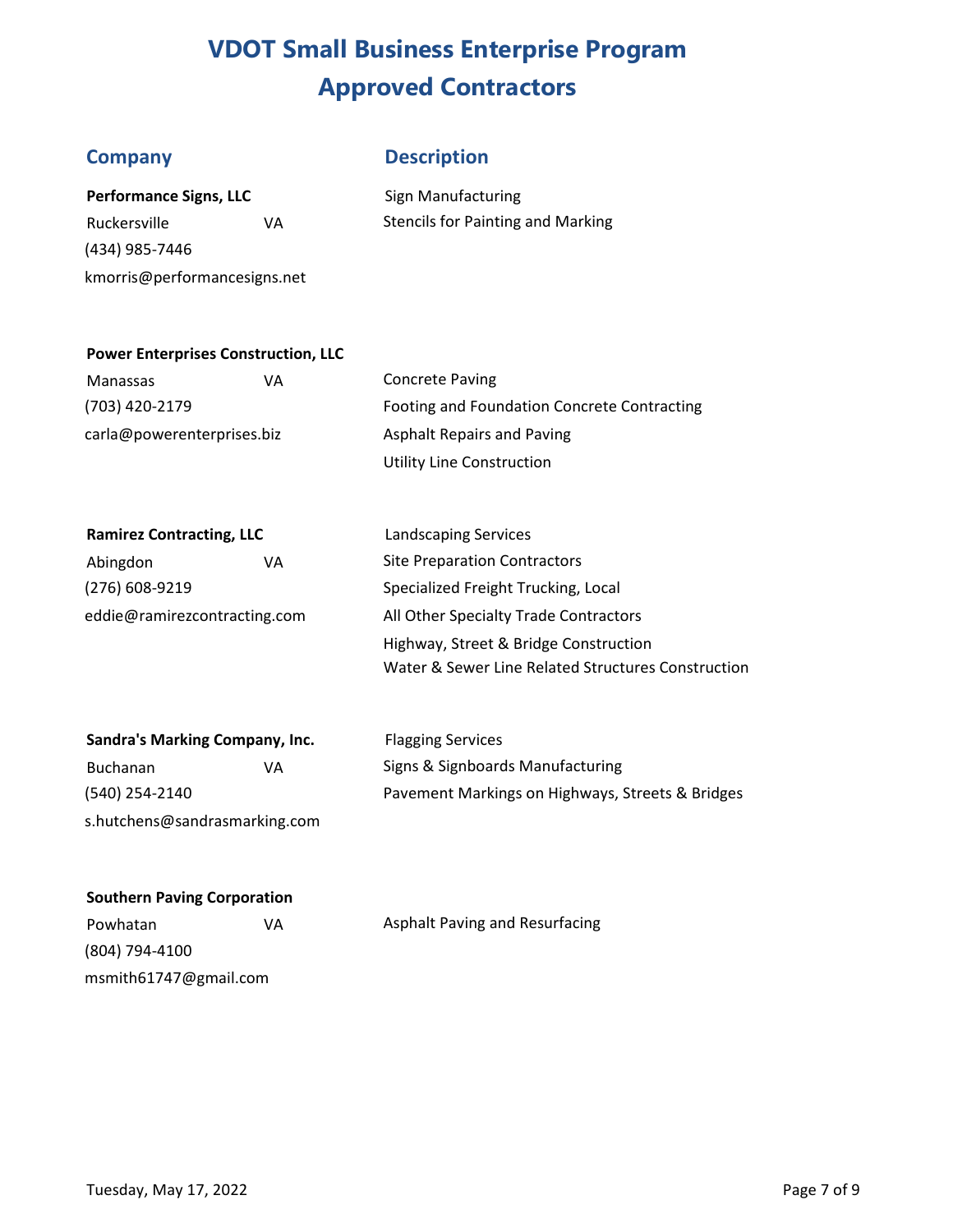# **Company Description**

| <b>Spanish Quality Concrete Co., Inc.</b> |    |                                                              |  |
|-------------------------------------------|----|--------------------------------------------------------------|--|
| Richmond                                  | VA | Concrete Construction, Curb and Gutter, Driveway and Parking |  |
| (804) 501-2333                            |    |                                                              |  |
| spqcinc@gmail.com                         |    |                                                              |  |

### **Stocks General Contractors, LLC**

| Spotsylvania         | VA | Construction Estimating, Pipeline and Power Line Inspection   |
|----------------------|----|---------------------------------------------------------------|
| (202) 750-0312       |    | Heavy Construction Services, Including Maintenance and Repair |
| dstocks@stocksgc.com |    | Utilities Management Consulting Services                      |

### **Structural Engineering Group, Inc.**

| <b>Sterling</b>  | VA | Commercial and Institutional Building Construction, Design/Build, |
|------------------|----|-------------------------------------------------------------------|
| (703) 574-4813   |    | Civil/Structural Engineering Services                             |
| dgui@seg-inc.com |    | <b>Construction Materials Testing</b>                             |

| <b>Tavares Concrete Company, Inc.</b> |    |  |  |  |
|---------------------------------------|----|--|--|--|
| Lorton                                | VА |  |  |  |
| (703) 550-7377                        |    |  |  |  |

atavares@tavaresconcrete.com

Highway, Street and Bridge Construction Concrete Paving

Front Royal **VA** Concrete Construction (703) 436-1826 Soil Stabilization bmian@terrasiteco.com Retaining Wall Construction

**Terra Site Constructors, LLC** Highway, Street and Brige Construction

# **Ty's Hauling & Paving** Richmond VA Ash Collection Services

**Asphalt Concrete Paving** (804) 271-5956 Site Preparation Contractors lglasper@tyshaulingandpaving.com Trucking, Specialized Freight, Local